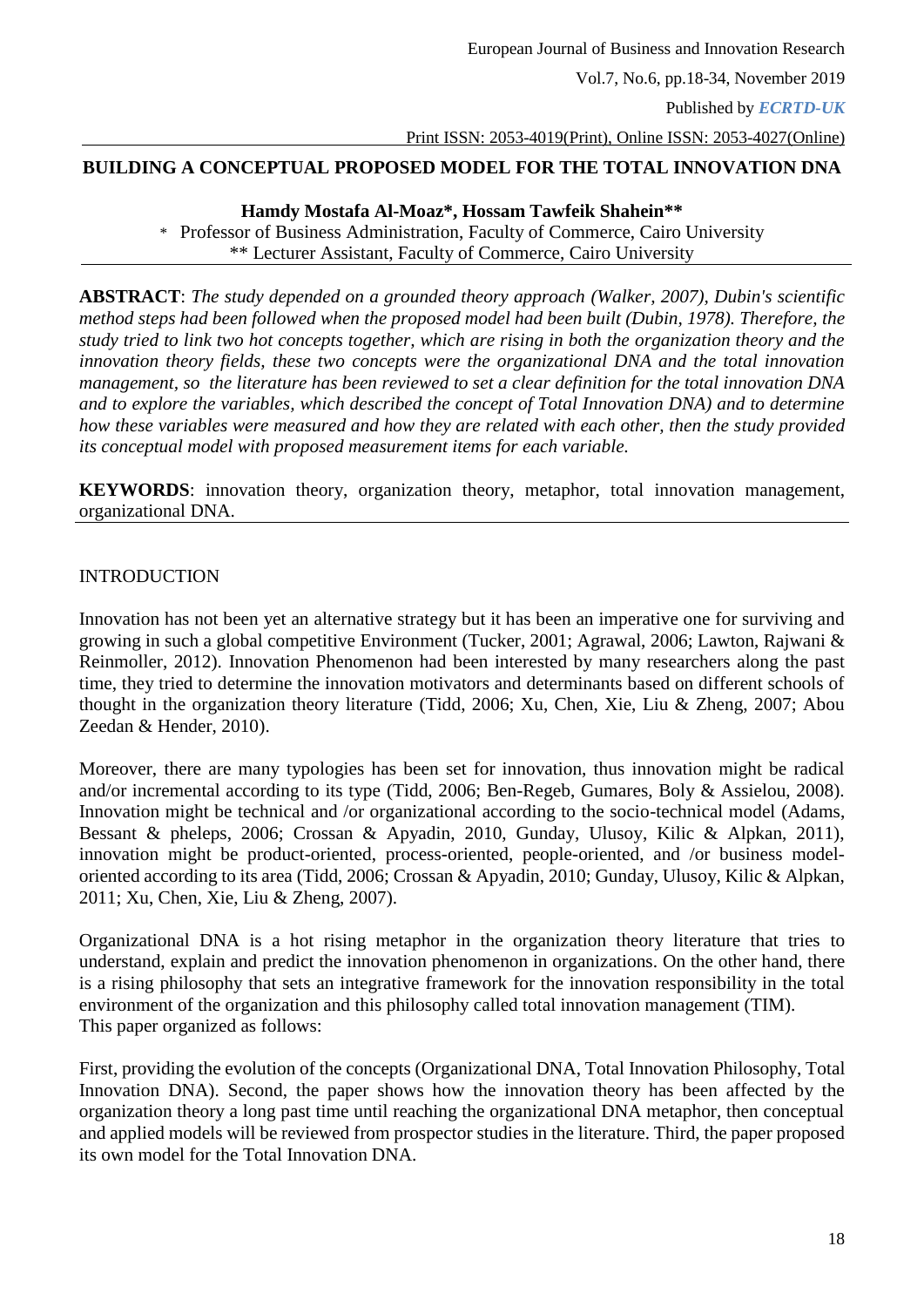## **Evolution of the organizational DNA concept:**

The concept had been mentioned for the first time by Gareth Morgan in his book "Images of organizations" (Morgan, 1995: 102-103), when he described the organizational identity through its DNA. According to him, organizational DNA consists of three components (Vision, Mission, Values); these components are unique for each organization and can differentiate it from its competitors in any industry.

After that, a model of an organizational DNA had been produced by (Kapia, Newham & Volckman, 1998), the model tried to link three components together in the organizational socio- technical system (Strategy, Process, People), then the model had been developed later by (Kapia & Milus, 2010). The developed model seemed like an Egyptian pyramid with four sides. They developed the model to make it reflects the process of re-adaptation of an organization when changes occurred in the organization total environment.

Following that, the concept was used to describe the method of how Toyota converted its tacit knowledge to implicit knowledge through a systematic manner, which contained hypothesis experimentation and continuous learning. This process performed by collaboration of many functions in the firm such as (R& D, Operations, Marketing), and by a collective work of many people from all management levels (Spear & Bowen, 1999).

The concept of Corporate DNA has been provided by (Sheffert, 2002), that every corporation have to achieve the fitness status by connecting its culture values with the right people. It will recruit and staff, because those people are the critical component in the socio-technical system of the organization.Booz-Allen-Hamilton is a consultant company, which provide a consulting service for organizations. The company built the first clear model for the organizational DNA concept (Neilson, Pasternack & Mendez, 2003). The model consisted of four building blocks (Structure, Information flow, Motivators and Decision making authority). According to these blocks, the company sets a typology for organizations. The typology divides the organizations into two groups. The first group contained three profiles that refer to successful and survival ones, which dominates its environment. Those profiles are (Resilient, Lean and Military). On the other hand, the second group contained four failures profiles (Over-managed, Out-grown, Passive-aggressive, Fits and Starts).

After that, many articles have been published in a periodical called strategy + business that provides many studies in the organizational DNA concept as a change-oriented approach, that how can the organization transform its DNA from failure profile to survival ones by using the organizational genetic reengineering (Neilson & Fernandez, 2006).Indeed, organizational DNA is a Rising Approach that tries to understand, describe and predict many organizational actions in different functions and processes in the organization. Recently many researchers depend on the concept to explain many phenomena in the organization. For example, the process design and the facility layout (Ivanov, 2011), Describing the governance elements (Vershoor, 2004; 2005; Arjoon, 2006). When recruiting, selecting, staffing the workforce to achieve fitness between the organization and its people (Holladay, 2005), when leading, motivating and managing performance (Ray & Barney, 2008; Vicere association, 2008; IBM corporation, 2010) when setting a new marketing mix (Booz-Allen- Hamilton, 2005).

Consequently, organizational DNA is a change-oriented approach that aims to readapt with the total environment of the organization under any contingencies inside or outside the firm. Organizations that success to achieve this re-adaptation process are called evolutionary organizations (Neilson & Fernandez, 2006; Kapia & Milus, 2010; Glaser, 2010; Welborn & Kasten, 2010; Eyring Young, 2011; Lawton , Rajwani & Reimoller, 2012; Bordia, Kromenbery, Neely, 2005).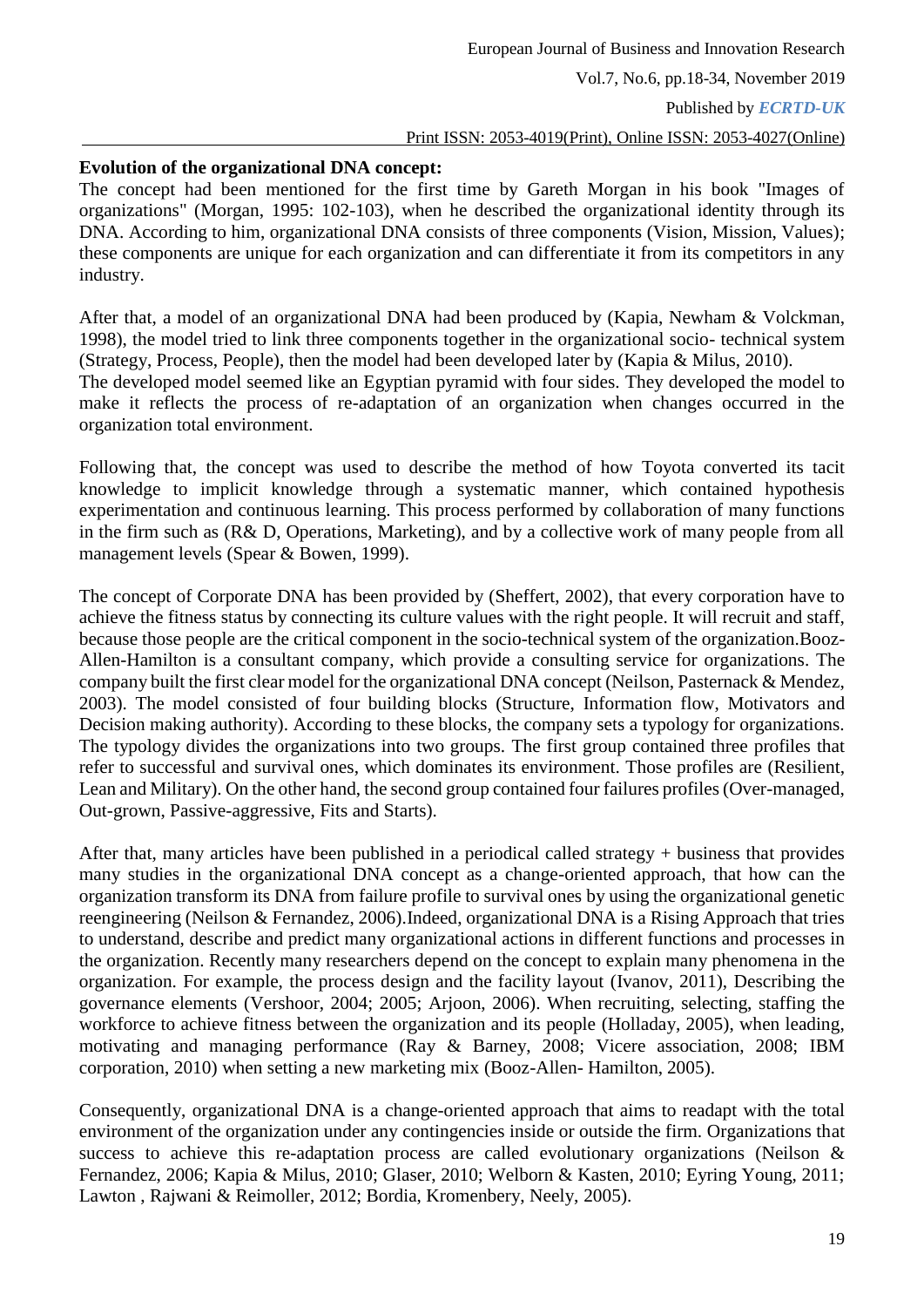Published by *ECRTD-UK*

Print ISSN: 2053-4019(Print), Online ISSN: 2053-4027(Online)

Recently, there are some specialist text books have been released which are interested in this new metaphor and used it as a change-oriented approach to readapt and reconfigure (Honold & Silverman, 2002; Moore, 2006; Gale, 2017; Duggal, 2018).

According to the organizational DNA approach, organization is an open natural system that works in a whole ecosystem. Critical changes should be made to the organizational DNA when contingencies changed in the total environment. Organizational DNA approach succeeded to solve the argument point between the selection process according to the ecology theory and the readapted process according to the resource based view and the dynamic capabilities approaches, that environment selects those organizations which succeeds to achieve fitness and change its DNA to readapt with the changes that have occurred in the environment.

Some advanced studies show that the re-adaptation process can be achieved through a dual- DNA, one of its component is static and the other is dynamic (Govandirjan & Trimble, 2005; Dobni, 2008; Prange & Schlegelimich, 2010; Ricciardi, 2011). These studies confirm the ideas that had been provided by the chaos theory about the equilibrium state, which can be reached through two paradox forces, or two paradox schools of thinking such as the mechanistic and organismic metaphors. Also innovation can have two paradox forces (External and Internal, Radical and Incremental, from Up –to-Down and from Down-to-Up across management levels, Technical Oriented and Organization Oriented, Process Oriented and People Oriented).

Organizational DNA metaphor depended on many theories and approaches in the organization theory literature such as ecology theory, resource dependence approach, institutional theory, complex systems theory (Li, 2001).This interrelation process fits with the concept of triangulation (Lewis & Grimes, 1999, Jacques 1992; Scandura & Williams, 2000), that the multidisciplinary approach must be used when any new theory have to be built. On the other hand, organizational DNA metaphor depends on principles from the ecology and genetic science, and this make the organizational DNA concept a connecting bridge between different fields and achieve the interdisciplinary way of thinking. Organizational DNA is a complex dynamic concept that consists of many interrelated and integrated blocks. These blocks might be tangible or intangible in the socio-technical system of the organization. That is why; we can define the organizational DNA concept as a constellation of interrelated and integrated tangible and intangible variables that identify the organization. These variables are static in the short term and dynamic in the long one. They are responsible for the readaptation process, which needed when contingencies have changed in the whole ecosystem that any organization is part of it.

This definition confirms some points:

 Organizational DNA is a change-oriented approach that aims to achieve readptation through innovation.

 Each industry should have its unique DNA and each organization should have its unique DNA too, that differentiates the organization from its competitors in a given industry or market.

 The concept of organizational DNA is a dynamic concept, that blocks can be added, removed and/or adjusted according to the contingencies in the whole eco-system.

 Organizational DNA consists of both tangible and intangible blocks, which is existed in the socio-technical system of an organization, so it has equilibrated by paradox.

 The blocks of the organizational DNA are interrelated and integrated in itself, and each block is a sub-system in a whole DNA.

The Rise of the Total Innovation Management Approach:

At the first time, when the concept has been risen, (Tucker, 2001) referred to the concept total innovation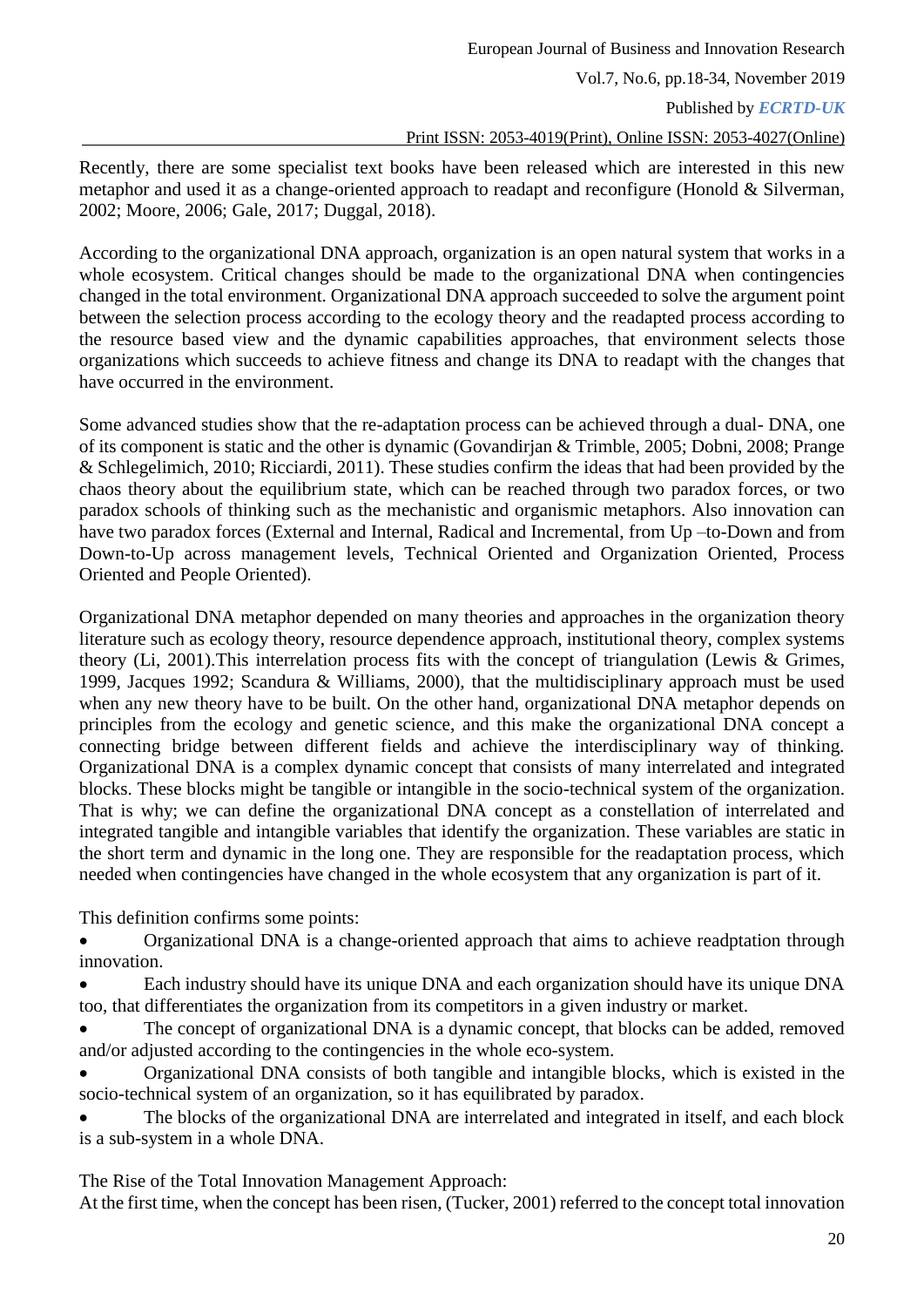Published by *ECRTD-UK*

#### Print ISSN: 2053-4019(Print), Online ISSN: 2053-4027(Online)

management as a core competence of any organization which aims to survive and grow in an environment. Indeed, innovation is the responsibility of all functions in the firm and can be achieved through the coordinated and collaborated work from different areas inside the organization such as: Production & Operations, Marketing Research, Research & Development, Human resources practices, Administration practices, Strategic orientation and choice.

After that in 2002, a research team from Zhejiang University, which located in China, proposed a conceptual model for the total innovation management. Then, the same team has developed the model in 2007. In addition, they named it The Pentagon model because the model consisted of five corners and blocks, which referred to the universality of the innovation process. These five blocks are (Structure, Technology, Strategy, Marketing Mix, Administrative and Human Resources Practices), and the five corners are (all people, all time, everywhere, all processes, across the whole supply chain) (Xu, Zhu, Zheng & Wang, 2007; Xu, Chen, Xi, Lin, Zheng & Wang, 2007).

According to this philosophy, several stakeholders around the organization can participate and coordinate their efforts to share in the innovation process, and this called orbital management (Tomala & seneschal, 2004). Many countries in Asia have depended on the TIM model as a mechanism to transfer and localize technology (Farris, 2007).

The majority of the international society have been aware of the importance of innovation as a way to achieve sustainable development. Recently, there are more than 125 countries have been ranked by the global innovation index which consists of 80 metrics that measure the innovation system in each country.Hence, total innovation philosophy can be defined as Organization that is doing both kinds of paradoxal innovation in a continuous manner at the same time (radical and incremental, internal and external, process oriented and people oriented, from up-to-down and from down-to-up by aligning and coordinating different efforts, tasks, resources and functions from inside and outside the organization). According to the two concepts (organizational DNA and the pentagon model of total innovation philosophy), total innovation DNA can be defined as : These interrelated and integrated tangible  $\&$ intangible variables in the macro socio-technical system of the organization that responsible for activating innovation continuously and comprehensively to readapt with the ecosystem and achieve legitimacy, surviving and domination.

This definition reflects some points:

Using the organizational DNA approach to understand, explain and predict the innovation phenomenon in organizations.

Innovation is a complex and dynamic concept that contains many changeable variables.

Innovation must be done in a paradox way and this nature of innovation show strong agreement with the chaos theory and the duality way of thinking.

Innovation must be done internally by coordinating all functions inside the organization and must be done externally by collaborating with other stakeholders in the ecosystem, this view of point shows strong agreement with the stakeholder approach, Network model and cybernetics philosophy.

The selection process that occurred by the ecosystem and the legitimacy status that gained by organizations have happened because of the adaptation and innovation processes which had been made by the selected organizations. This view of point confirms the ideas of the institution theory.

The Difference between Innovation and Other Concepts:

Innovation and creativity concepts have been interested and studied by many researchers in the past decades. They agree that creativity is the ability to produce new and useful ideas that help an organization to lubricant its internal process. On the other hand, innovation is the ability to translate those ideas into useful, new and profitable products that satisfy current and potential customer needs.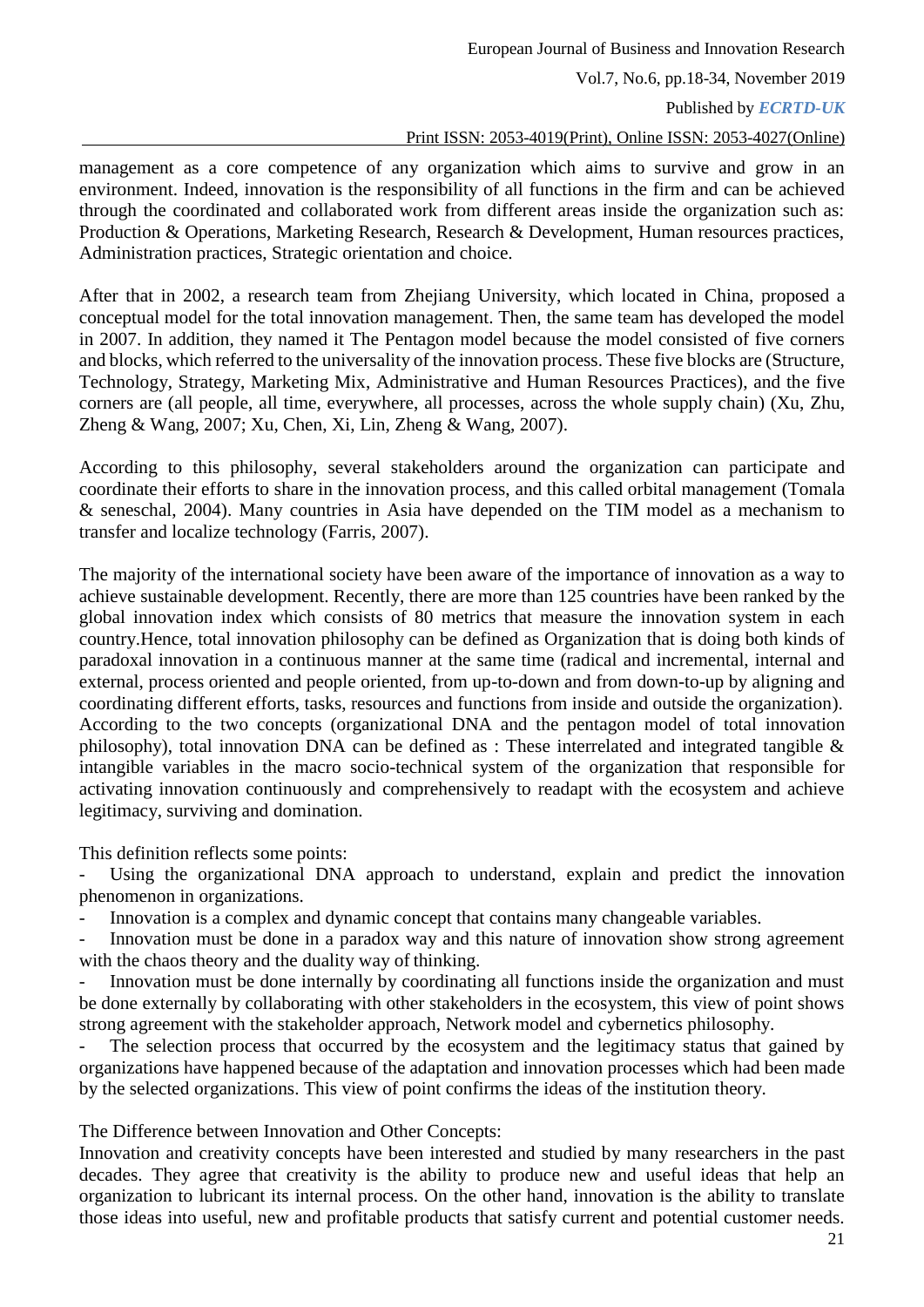European Journal of Business and Innovation Research

Vol.7, No.6, pp.18-34, November 2019

Published by *ECRTD-UK*

## Print ISSN: 2053-4019(Print), Online ISSN: 2053-4027(Online)

Therefore, organization cannot innovate before it creates. Besides, creativity is the first step in the innovation chain (Udwadia, 1990; Gumusluglu & Ilsev, 2009; Fu & Tan, 2014; Wang & Tsai, 2014). In addition, creativity concentrates on the psychological status of the organization. That is why; researchers relate the concept of creativity with other concepts such as perception, emotional intelligence, organization learning, and organization values. On the other hand, innovation concept concentrates on concepts such as (products, process, marketing mix, business model, structure, technology, effectiveness and efficiency (Udwadia, 1990; Fu & Tan, 2014; Spean & Mele, 2012; Borghini, 2005).

Innovation chain consists of systematic consequential phases that start with the problem definition phase then the creativity phase, which begins with producing, collecting and filtering unique and new ideas. Thus, creativity is a phase in the innovation whole chain. After that, the invention phase is coming. In this phase, prototyping and technical feasibility have been achieved, each of the creativity phase and the invention phase is a single phase in the innovation chain (Khiliji, Mroezkowski, Bernstien, 2006; Crossan & Apyadin, 2010; Brennan & Dooley, 2005; Ulusoy, 2003).

Furthermore, Innovation concept is far different from knowledge concept, because knowledge might be stored, retrieved, and shared but innovation might not because of its freshness nature (Gurteen, 1998).

The Evolution of the Innovation Theory:

In 1937, Schumpeter considers innovation in his book "The Theory of "Economic Development" as the optimize blend of production factors that minimize cost and maximize wealth as possible. That was the first appearance of the concept in the literature (Xu, Chen, Xie, Liu, Zhneg & Wang, 2007), Innovation theory have been developed across time parallel to the evolution that happened in the organization theory literature (Tidd, 2006).

he Reflection of the Scientific Management Movement and the Administration Process Theory: In this phase, innovation had been achieved by focusing on the technical system and the production function. Organizations concentrated on areas such as process design, material handling, facility layout, resource allocating, but the human side of the organization was ignored. In addition, in this phase organizations concentrated on how to determine specific tasks, responsibilities as a consultant department (Tidd, 2006; Xu, Chen, Xie, Liu, Zheng & Wang, 2007).

The Reflection of the Human Relations School and the Cooperative System:

According to this school of thought, innovation can be achieved through coordinating efforts between several subgroups in the organization. Besides, organization can motivate people to produce and try new ideas that lubricant the internal process, (Tidd, 2006; Xu, Chen, Xie, Liu, Zheng & Wang, 2007). The Reflection of the System Theory and the Organization Life Cycle:

Organizations in this phase began to search sources of innovation externally. Researchers have set a systematic model of innovation that consists of inputs, process, outputs and feedback loop (Adams, Bessant & Pheleps, 2006; Crossan & Apyadin, 2010, Tidd, 2006). A famous model had been provided by Abernathy & Uterback called U-A model , which divides the product development process into three phases (Liquid phase, Transitional phase, Solid phase) (Xu, Chen, Xie, Liu, Zheng & Wang, 2007). We can suggest a (Gas phase), which an additional phase come before the liquid phase. The gas phase can explain the process of producing, filtering and condensing creative ideas.

The Reflection of the Soci-technical System and the Contingency Theory:

Organizations in this phase concentrated on how to achieve adaptation with the task environment changes by coordinating subsystems that form the socio-technical system of the organization, According to this way of thinking organizations activate innovation by reengineering, restructuring and

T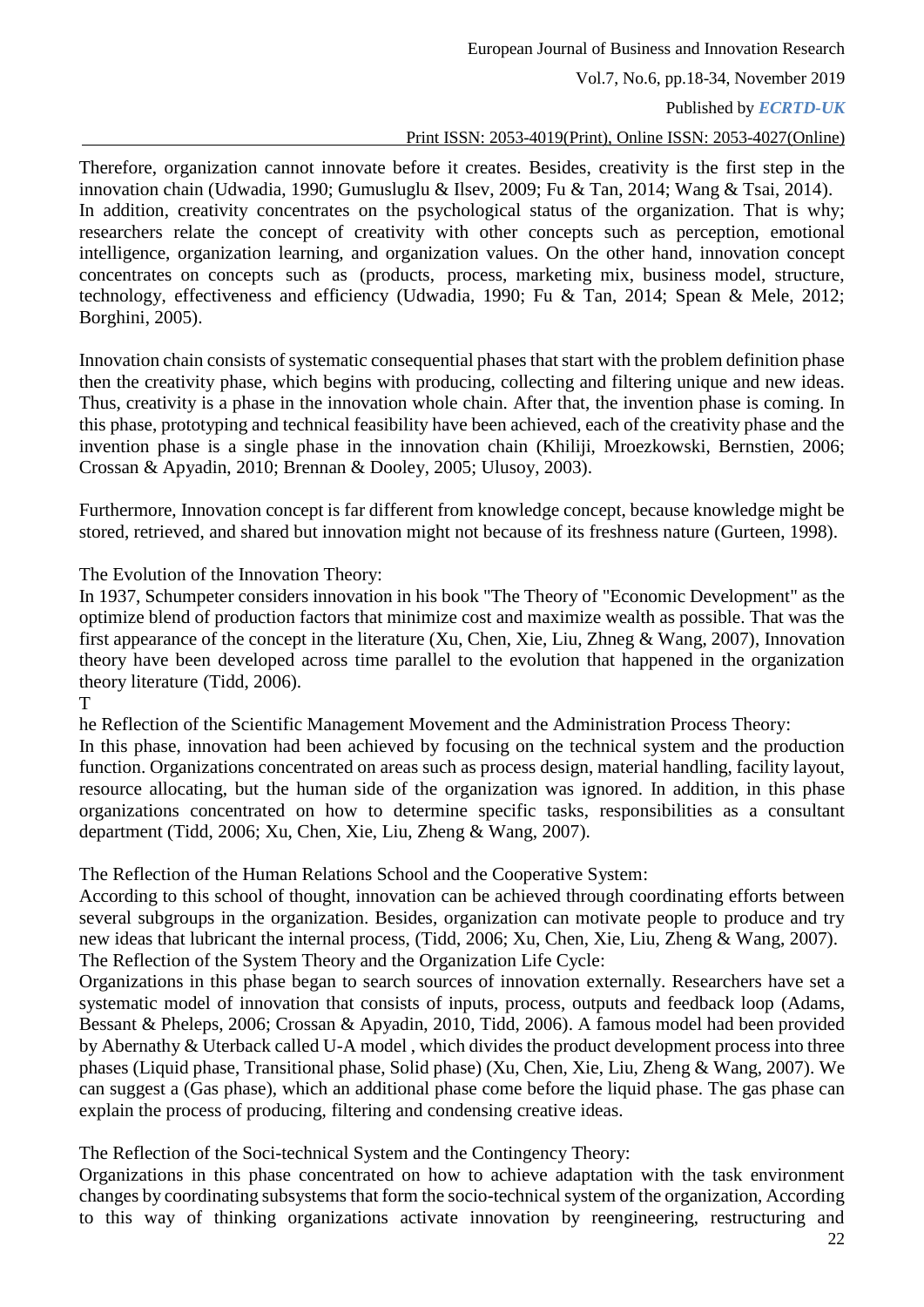Published by *ECRTD-UK*

Print ISSN: 2053-4019(Print), Online ISSN: 2053-4027(Online)

reconfiguration (Becheki, Landry & Amara, 2006; Tidd, 2006; xu, Chen, Xi, Liu, Zeng & Wang , 2007; Crossan & Apyadin, 2010).

The Reflection of the Total Quality Philosophy and the Chaos Theory:

Studies in this phase built complex equilibrated models of innovation that consist of two paradox cores, the static core which refers to the total quality management practices that aim to achieve the lean system characteristics. The second core is the dynamic one, which refers to the innovation management practices, so the whole system will be equilibrated by those paradox cores. Researchers in this phase concentrate on how to integrate and interrelate the Dual-Core. They believe that innovative organizations are quality oriented at fist so innovation and quality are two faces to the same single coin ( Daft, 1978; Prajogo & Sohal, 2001; Liu & Kleiner, 2001; Prajogo & Sohal, 2004, 2006; Vijinade & Gonzalez, 2007; Abrunhosa & Esa, 2008; Azis & Osada, 2010; Hussien, 2011; Kim, Kumar & Kumar, 2012; Daft, 1978).

The Reflection of the Network Model and the Institutional Theory:

The concepts of open innovation and innovation chain have been risen in this phase (Ulusoy, 2003; Zhihong, Hua Dazhao & Kang, 2008; Ollia & Alquist, 2011). Moreover, the pentagon model of the total innovation management have been provided for the first time (Menke, Xu & Gu, 2007; Xu, Zhu, Zheng & Wang, 2007). According to this way of thinking, innovation is a complex phenomenon, which need alignment and coordination of several resources and efforts across the innovation chain inside and outside the organization. Recently, many innovation models have been developed which depend on the collaboration concept between more than two parties. This model is called innovation incubators. It might be triple or quadruple (Rothchid & Darr, 2005; Etzkowitz, Mello & Almeida, 2005; Abouzeedan & Hender, 2012; Bjork, 2014).

The reflection of the Ecology theory and organizational DNA approach:

According to these approaches, organization is an open, natural, complex. Continuously self- adaptive system, organization can readapt and innovate by reengineering, restructuring and reconfiguring its DNA. Therefore, organization must concentrate on its strengths and eliminate its weakness. Thus, the change that occur in the organizational DNA resulted from the changes that occurred at first place in the environment, organization can learn continuously by interacting with the whole ecosystem then readapting and innovating. Dominant and legitimate organizations are those organizations that succeeded to change its organizational DNA and entered the mutation phase. The domination and legitimacy status will be reached by different, interrelated, integrated, organizations.

Innovation phenomenon should be studied from a comprehensive view, which contains both dimensions; the organization dimension and the environment dimension. That innovation is the responsibility of all stakeholders around the firm not the responsibility of the organization only. No organization can innovate quickly by itself. Many parties must collaborate to reduce the innovation life cycle as possible because of the limitation and the scarcity of resources needed to innovate in such competitive and selective environment (Govandirjan & Trimble, 2005; Agrawal, 2006; Neilson & Fernandez, 2006; Dobni, 2008; Kapia & Milus, 2010; Eyring & Young, 2011; Sullivan & Bidwell, 2011; Brook, 2013).

# **LITERATURE REVIEW**

Relatively, few studies focused on the concept of innovation DNA in organizations although its importance to understand, explain and predict the innovation phenomenon, this paper classified those studies to conceptual studies and empirical ones. The conceptual studies: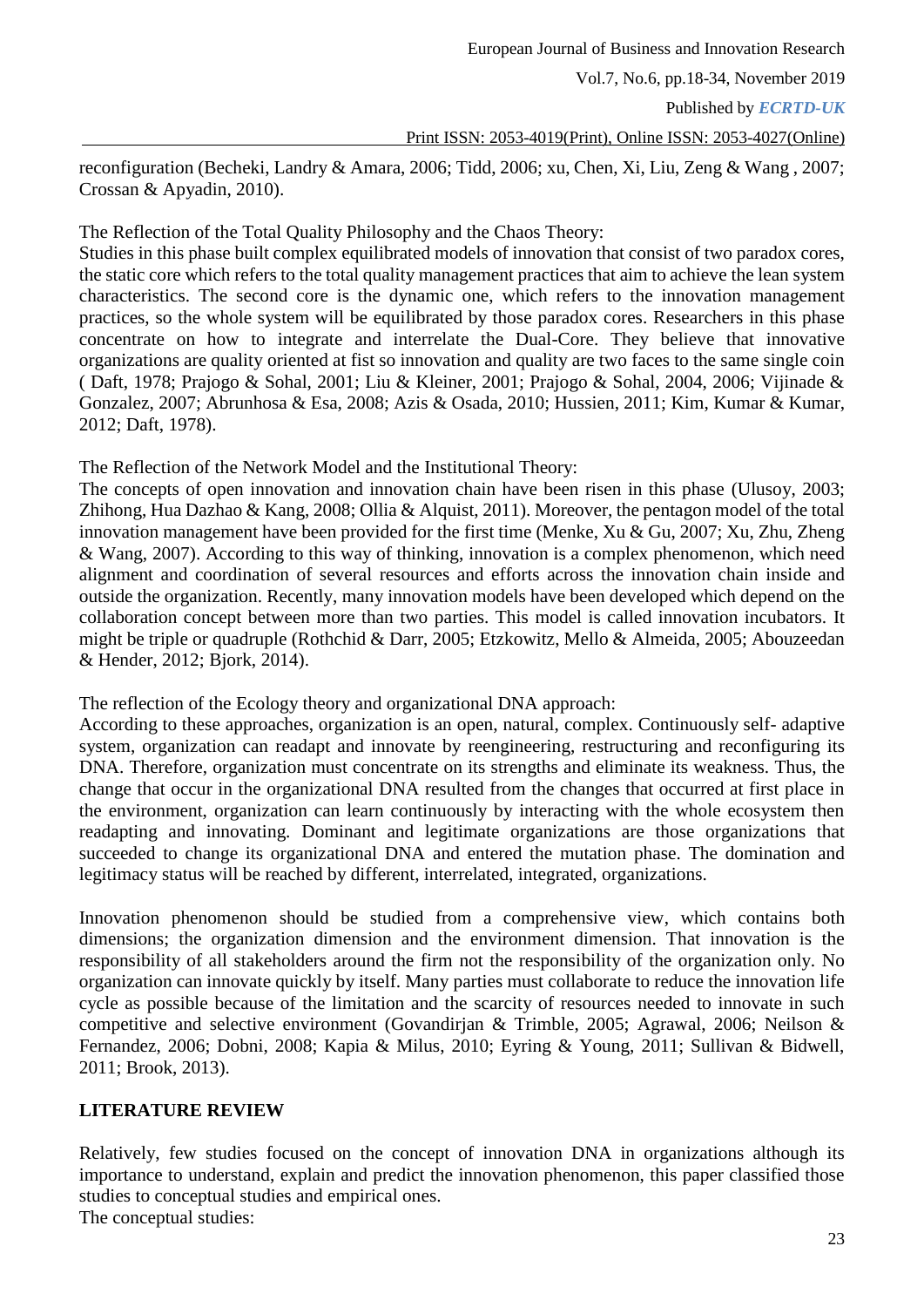## Dobni (2008)

The study provided a conceptual systematic model for the innovation DNA that consisted of inputs, outputs and results. Inputs in the model played as motives, determinates of innovation, and mentioned as independent variables in the model. These inputs were (Knowledge management, Cluster management, Risk management, Organization flexibility) and all of these inputs worked in an atmosphere of collectivism culture and empowerment. The second part in the model referred to the innovation portfolio as an output in the model. Innovation portfolio contains of several alternatives and scenarios that help the organization to adapt, survive and domain in the ecosystem. The third part referred to the results, which were the ability to repositioning in the market and gaining sustainable competitive advantage. The study built its own model depended on a triangulation concept that the model show clear reflections of many approaches and schools of thought in organization theory literature. It reflected the system theory when the study built its model as inputs, outputs and results. Furthermore, it reflected the network model and agility when using inputs such as cluster management and organizational flexibility. In addition, the model concentrated on a very important point that have been mentioned by chaos theory, which was the duality nature of innovation and the paradox way of thinking. According to the study, innovation must be performed in both levels at the same time, incrementally at the operational level and radically at the strategically one. Besides, innovation must be performed internally by coordinating all organization functions, and externally by collaborating with other stakeholders (Kapia & Milus 2010)

The study provided a three dimensions conceptual model for the organizational DNA that responsible for the transformation and reconfiguration process, the model seemed like an Egyptian pyramid with four core stones (Leadership, Structure, Culture, Strategy), and it has six edges which connect the core stones together (Vision, Governance, Motivation, Decision Authority, Supervision Style, Management by Objectives).

Each edge connects two core stones. The study used a strengthen approach to concentrate on the strong core stones and its edges and eliminate the weak core stone. According to contingencies in the organizations' total environment, the result from this re-adaptation and reconfiguration process is four proposed profiles; each profile has three core stones and three edges. The model did not provide a side for outputs but it concentrated on the inputs as determinants and core stones of the re-adaptation and the innovation process. In addition, the model supposed two-way interactions between core stones, so the role of the edges and its relationships with the core stones is ambiguous. Thus, it was difficult to show the whole model in a systematic sequential path of relationships between its variables.

Prange & Schlegelmich (2010) have provided eight profiles of the innovation DNA. It sets these profiles according to a matrix with two axes (The innovation type: Radical or Incremental, The critical variable needed to activate the innovation DNA of the firm). The study supposed four critical variables for the innovation DNA; they were (Structure, Culture, People, and Technical System). Furthermore, the study concentrated mainly on the mechanisms that associated with each critical variable to achieve the readaptation and reconfiguration process of the innovation DNA from one profile to another. Moreover, the study did not provide a systematic sequential model for the innovation DNA and the relationships between the four core stones of the model.

Lee, Oolson & Trimi (2012) has provided a conceptual framework for the proper innovation DNA. It depends on the network model, and the concept of co-innovation, that innovation must be done in both directions internally and externally. Organizations must collaborate with other stakeholders on the network to innovate. The study referred to the proper innovation DNA by dividing it to five practices: value added to the internal and external customer, blue-ocean strategy, create new business models to work in the virtual environment, integration back-ward and up-ward across the supply chain, joint-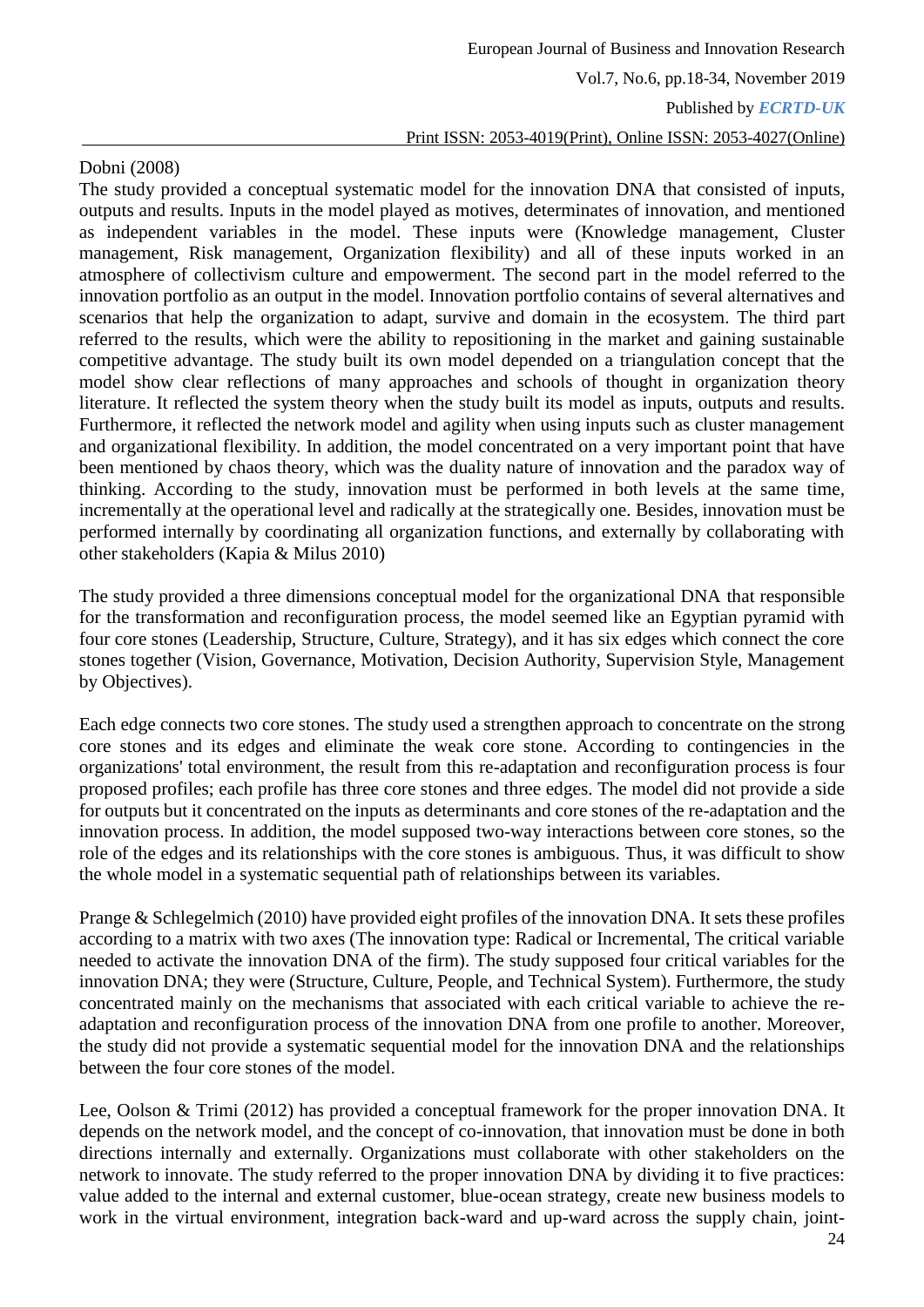Published by *ECRTD-UK*

#### Print ISSN: 2053-4019(Print), Online ISSN: 2053-4027(Online)

venturing with other firms not in the same industry. Consequently, the model that provided by the study concentrated mainly on the idea of external collaboration with stakeholders. That is why; innovation DNA model of the firm must contain external linkages with the ecosystem.

Brook (2014) provided a conceptual human resources management-oriented framework for the innovation DNA of the organization. Furthermore, the study depended on the strengthen approach and the resource based view to build its own model. In addition, the study concentrated on the human resources practices that energize innovation across the whole organization. These human resources practices are (Job description and Job qualification, Selecting & Hiring, Job development, Management by objectives, Teamwork, Leadership, Measurements of effectiveness).

Dahlin (2014) provided a conceptual structure – oriented framework for the innovation DNA. Besides, the study depended on chaos theory and institutional theory to identify the concept of innovation paradox. That innovation is the responsibility of organization and other stakeholders in the ecosystem. There are two kinds of innovation (Radical and Incremental), organizations must do incremental innovation internally and do radical innovation externally). Moreover, the study have concentrated on the structural determinants that should be built in the firms' DNA to achieve total innovation practices. These structural determinants are (Nodes at the business network, Clusters, Liaison roles, Formalization, Agility, External collaborating). According to the study, innovation models must be built at the macro level to cover the innovation practices in a whole ecosystem.

After reviewing these conceptual models, this study can conclude that there is an evolution in the innovation DNA models in organizations. First studies concentrated on the internal environment of organizations and tried to set an innovation DNA model according to some strengthen determinants or core stones. Then, the models have been developed to take the dimension of the environment into consideration, so concepts such as (Open innovation – Co-innovation, Innovation chain, Innovation paradox, Total innovation) had their reflection on the innovation DNA models. In addition, there is no agreement between the reviewed conceptual studies on the number of variables that the innovation DNA must consisted of. Although they agreed all that the innovation DNA consisted of two kinds of variables, the first kind of variables in the technical sub-system and the other kind in the socio sub system of the organization, the most important variables that mentioned in these studies were (Structure, Culture, People, Processes, Strategy).

## The empirical studies

Neilson (2004) provided seven profiles of the organizational DNA, which responsible for adaptation and innovation processes. Three profiles referred to healthy organizations and four profiles referred to failure ones. The model that presented by the study show that organizational DNA consisted of four blocks (Structure, Motivators, Decision Making Authority, and Information Flow). The study depended on 19 closed questions to test the proposed model and to determine the existence of these blocks. The study built its model according to the internal point of view and ignored the dimension of the environment. Besides, the proposed framework of organizational DNA did not present the variables in a systematic sequential path of relationships.

Govondirijan & Trimble (2005) built its model dependent on the dual-core hypothesis that mentioned by the chaos theory that any equilibrated system must has dual-core processes: the dynamic core and the static core. According to the study, the equilibrium status of an organization can be reached by doing the two paradoxal types of innovation (Radical- Incremental) at the same time and this called strategic innovation. The study built its model according to a closed system point of view so the environment dimension have been ignored. The study provided the 4S`s model for strategic innovation DNA which consisted of Four interrelated and integrated variables (Structure, Shared Values, Systems, Staff). Each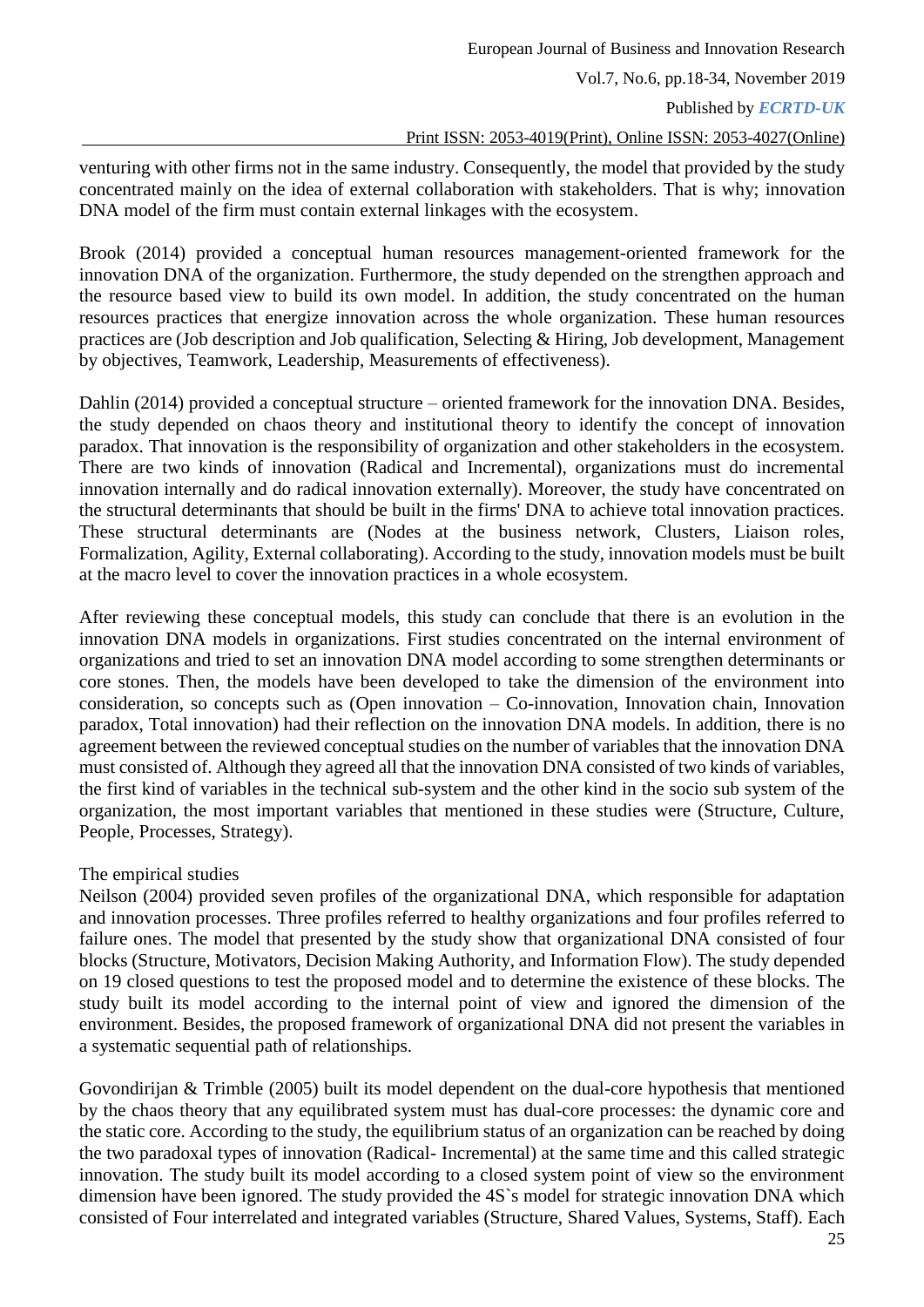Published by *ECRTD-UK*

#### Print ISSN: 2053-4019(Print), Online ISSN: 2053-4027(Online)

block of these four must energize both types of innovation. The study used three questionnaires with 21 Likert-scale questions to collect the primary data needed to test the model.

Agrawal (2006) provided a framework of the gene of success in prospector organizations as these organizations are dominating their environments, The proposed DNA consisted of five variables (Structure, Information flow, Knowledge management, Intellectual capital, Networking). The last variable referred to the importance of the environment dimension when innovation models have to be built, the study, depended on questionnaires to collect primary data needed. Although the study provide a specific measurement for each variable, there is a gap to present the proposed framework in a systematic sequential model with clear relationships between its blocks.

Rashid & Chalab (2007) provided a developed systematic model that had mentioned by (Neison, 2004). The developed model aimed to test the relationship between the independent variable, which was the organizational DNA, and the dependent variable, which was the innovation performance. Organizational DNA consisted of four blocks (Structure, Motivators, Information flow, Decisionmaking authority). Innovation performance consisted of three major axes (Speed, Accountability, Transparency). The study depended on a questionnaire with 49 Likert-scale questions. (Xu, Zhu, Zheng & Wang 2007)

The study was longitudinal, case study oriented. It took place in the electronics industry sector at a Chinese prospector company, which is called Haier. The study continued for ten years. It depended on a research team from Zhejiang University to conduct in-depth interviews with different functional, territorial, product family mangers. The study proposed and tested a pentagon model for total innovation management, which reflect the total innovation management philosophy and its principles. The model consisted of five interrelated and integrated core stones (Strategy of innovation, Technical innovation, Organization innovation, Business model innovation, Marketing mix innovation). According to this philosophy, innovation must be done by everyone, every time, every function, everywhere, across the whole value chain of an organization. The study built its own model according to the institutional theory and the stakeholder and consistency approaches.

Gunday, Ulusoy, Kilic & Alpkan (2011) study depended on the structural equation modeling analysis to build and test a systematic path analyzed model. The model show sequential relationships between different kinds of innovation and different kinds of organizational performance. The whole model referred to the innovation gene in organizations. The study divided the model into two sides, the inputs side, consisted of four variables at three sequential phases; organizational innovation at phase 1, Marketing innovation and Processes innovation at phase 2, Product innovation at phase 3). On the other hand, the outputs side consisted of another four variables at three sequential phases too, (Innovation performance at phase 1, Production & marketing performance at phase 2, financial performance at phase 3). There were 174 questionnaires had been analyzed to test the model in prospector companies in the Turkish **economy?** The model show reliability and validity and goodness of fit indicators as a whole although the rejection of few hypotheses in the proposed model.

Kim, Kumar & Kumar (2012) study depended on the structural equation modeling analysis to build and test a systematic sequential path analyzed model. The study built its model according to the complexity and chaos theories that total quality and total innovation are complex concepts and each of them consisted of several variables. From other point of view, total quality practices play as a static component while total innovation practices play as a dynamic component in the whole model. Furthermore, innovation practices can be paradoxically classified as radical practices and incremental practices. The model aimed to test the sequential relationships between total quality practices themselves. In addition, the model aimed to test the relationship between total quality practices as a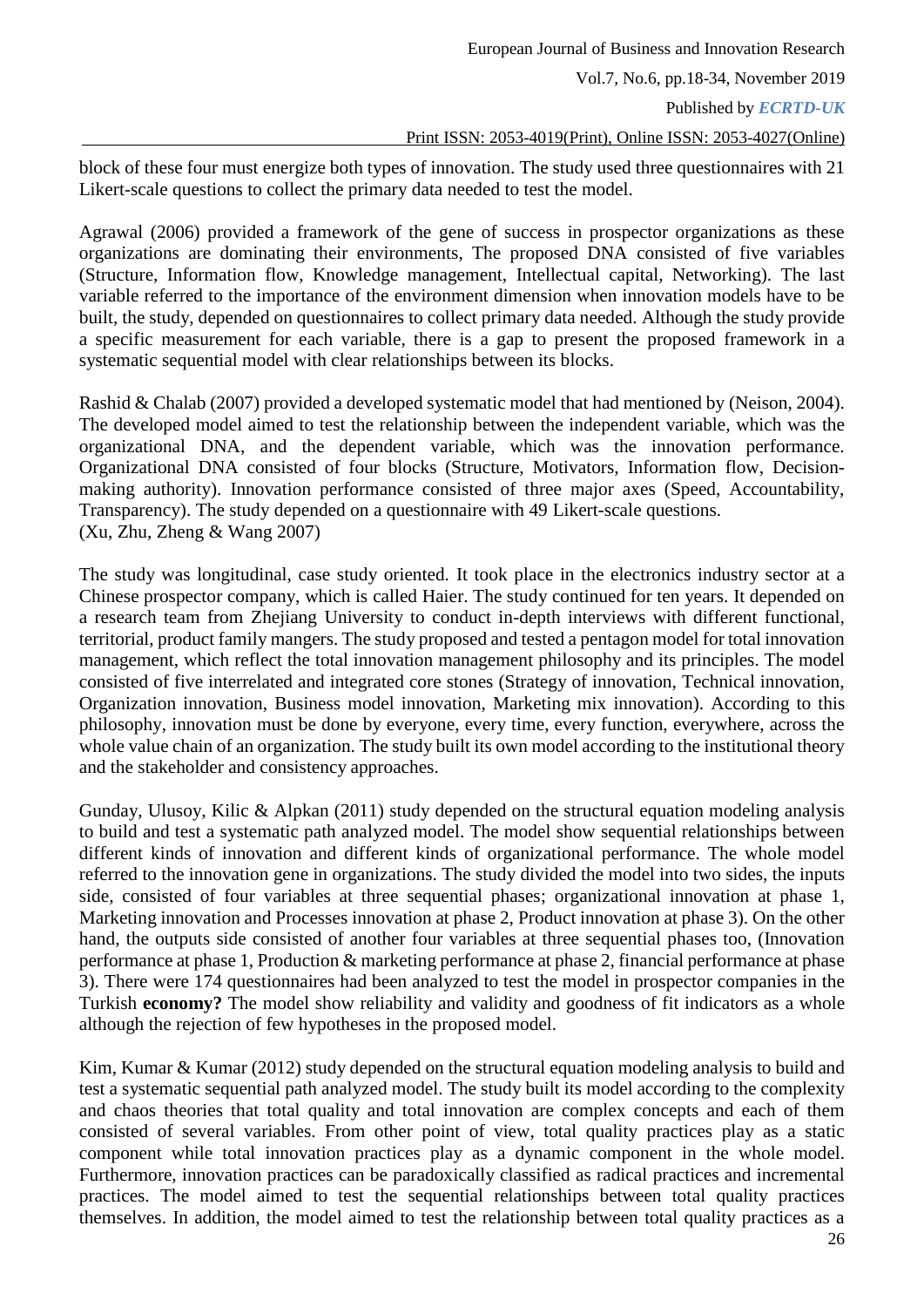Published by *ECRTD-UK*

#### Print ISSN: 2053-4019(Print), Online ISSN: 2053-4027(Online)

whole latent independent variable and total innovation practices as a whole latent dependent variable in the proposed model. Therefore, the model consisted of two major sides. The first side was the side of inputs, which consisted of eight variables in four sequential phases (phase1: Leadership was the pure independent variable, phase2: Employee relations, Customers relations, Suppliers relations, phase3: Product design, Quality of data and reporting system, phase4: Process management). The second side in the model was the outputs side, which consisted of five variables in phase5 in the model. This side represented the total innovation practices (Administrative innovation, Product radical innovation, Process radical innovation, Product incremental innovation, Process incremental innovation).

The study used questionnaire to collect primary data. The model have been tested at 22 ISO9001 maintainers from different economic sectors in Canada. The model have shown goodness of fit as a whole although the rejection of few hypotheses.

Yuen-Han (2012)study depended on the structural equation modeling analysis to build and test its proposed model. The model have been built according to the network model and the complexity theory because innovation is a complex concept, which consisted of many variables in the socio-technical system of an organization and in the external environment also. The study used the concept of intellectual capital to determine and explain the concept of organizational DNA. According to the study, organizational DNA consisted of six variables in three groups. The first group was the human capital, which consisted of two variables (Knowledgeable workforce, Transformational leadership). The second group was the structural capital, which consisted of two variables (Innovation culture, Administrative and Technical systems). The third group was the relational capital, which consisted of two variables (Internal communication, External collaboration). The seventh variable in the model was the innovation performance as a pure independent variable the model provided a clear sequential systematic relationships between the blocks of the organizational DNA in the three groups. On the other hand, the model provided a relationship between organizational DNA as a whole latent independent variable which consisted of six sub-variables and innovation performance as the output in the model. The study depend on questionnaire to collect data from the three firms of the study. The firms worked at two different cultures (Hong Kong-Canada) in the Information and communication technology sector.

Bjork (2014) study provided a proposed model of innovation DNA in the hospitality and tourism industry in Finland. Besides, the study depended on the resource-dependence approaches and the innovation incubator to build its model. The model concentrated on the concept of open innovation to build the innovation incubator at a macro level to introduce new products to the market. The study represented a quadruple helix incubator that there were four parts have collaborated with each other to decrease the life cycle of the innovation process. Each part can share with intellectual, physical, organizational resources. The quadruple helix consisted of (Small and Medium size firms in the industry, Local government of ostrobothnia territory, University of Vaasa, Nongovernment organizations which represent the customer, the study used observation, in-depth interviews, and open seminars to collect primary data needed).

Nafei (2015) study depended on the model of organizational DNA that had mentioned by (Neislon, 2004; Rashid & Chalab, 2007). The model aimed to test the relationship between organizational DNA as an independent variable and organizational performance as a dependent variable in the model. Organizational DNA consisted of four blocks (Structure, Decision Making Authority, Information flow, Motivators), while organization performance consisted of two sub-variables (Comparative performance that referred to the competitive position of an organization in the market, Internal performance that referred to the operational performance of an organization). The model have been tested at six industrial firms located in El-Sadat city. The study depended on a developed questionnaire to collect primary data, which needed to test the proposed model. The results of this study show a confirmation of all its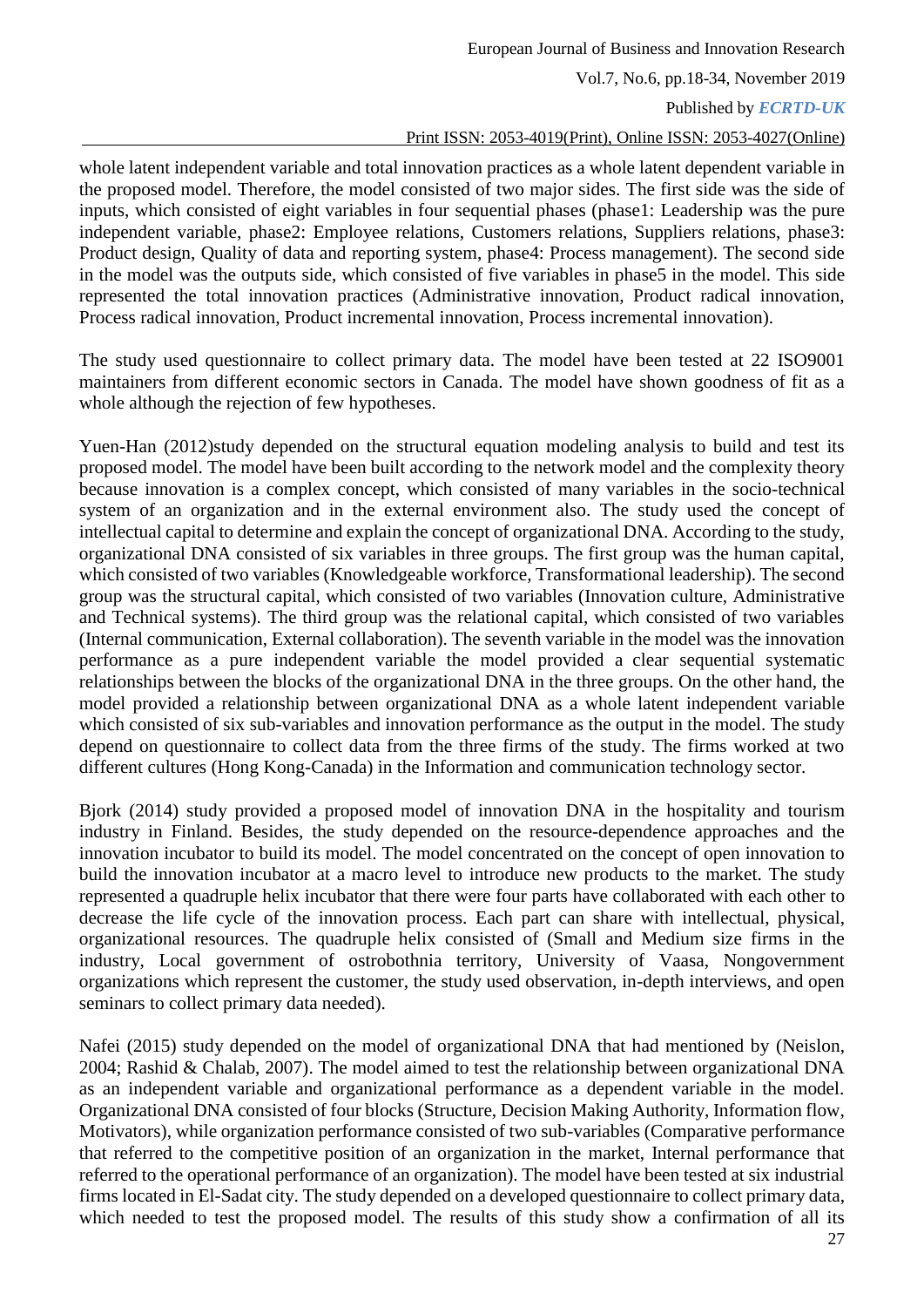hypotheses.

# **CONCLUSION**

It was so clear that innovation models have developed to be more complex and comprehensive and to consider the environment dimension. Innovation models must be built at the macro level, which collects the organizations' socio-subsystem, technical-subsystem, stakeholders and the general environment in a whole one ecosystem. Innovation must be done paradoxally. It might be internal by the organization itself and external by collaborating with other partners to form an innovation incubator.

There was a general agreement between researchers that innovation DNA must consisted of variables in both the socio-sub system and the technical- sub system in an organization. The most important repeated variables in the literature were (Structure, Culture, Information system, External linkages, Technology, Leader ship).

Few studies depended on the complex systems theory and used the SEM analysis and latent constructs to build and test their models. (Gunday, Ulusoy, Kilic & Alpkan, 2011; Kim kumar & Kumar, 2012; Yen – Han, 2012). The results of these studies show a goodness of fit for the proposed and tested models. Although there were few rejected hypotheses in those models, the variable of strategy did not appeared in recent empirical studies as a component of the innovation model although the confirmation of its importance by conceptual studies. Moreover, the variable of external linkages, which refer to the harmonization with the ecosystem, did not appeared in these empirical studies except (Yen Han, 2012). Furthermore, there is an agreement between studies about the importance of the innovation performance variable as an output variable in their innovation models.

The proposed model:

The study proposed its conceptual model after reviewing variables, measurements, confirmed and rejected hypotheses in conceptual and /or empirical studies. The study built its model depending on several integrated approaches. It depended on the complex systems theory that the model consisted of seven variables. It started with a pure dependent variable (Innovation strategy) and it ended with a pure independent variable (Innovation performance). In addition, the model contained five mediating variables, which represent a whole construct variable that might called (Innovation DNA). The model depended on the organizational DNA approach that these five variables reflect tangible and intangible items in the socio-technical system of the organization and reflect its dependency relation with the whole ecosystem. The model agreed with the paradox way of thinking when innovation model have to be built. Therefore, the model reflected both directions of innovation (Internal and External). The model contained also different types of innovation according to the organization socio-subsystem and technical sub-system.The next table represents the variables, sub-variables and measurement items of the proposed model.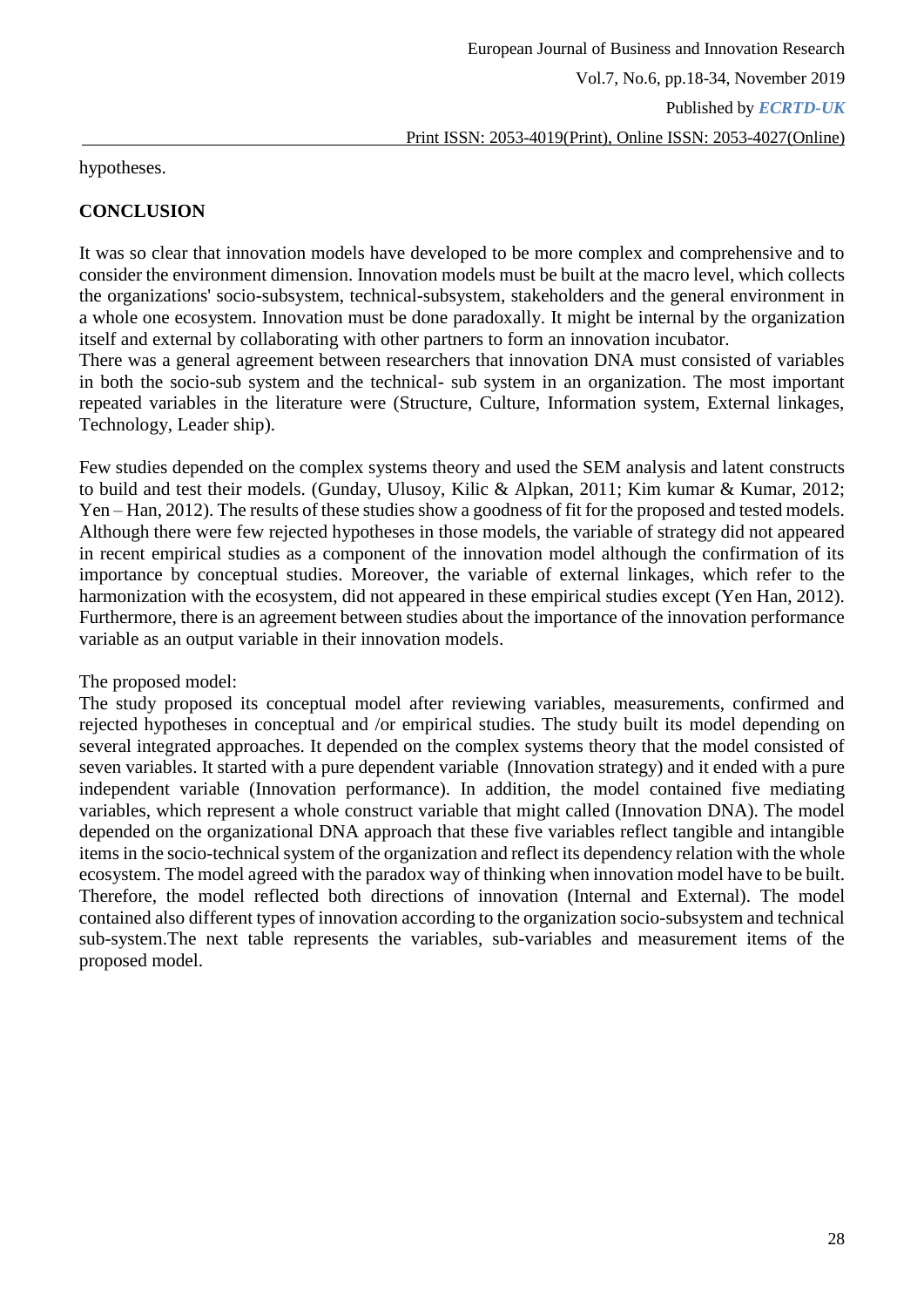European Journal of Business and Innovation Research

Vol.7, No.6, pp.18-34, November 2019

Published by *ECRTD-UK*

Print ISSN: 2053-4019(Print), Online ISSN: 2053-4027(Online)

| Table (1): Variables, Sub-Variable, Measurement Items for the Proposed Conceptual Model of Total |  |  |  |  |
|--------------------------------------------------------------------------------------------------|--|--|--|--|
| <b>Innovation DNA</b>                                                                            |  |  |  |  |

| Variables               | Sub-variable                   | Measurement items                           |  |  |  |
|-------------------------|--------------------------------|---------------------------------------------|--|--|--|
| Innovation strategy     | Technology prospecting         | Advanced technical system                   |  |  |  |
|                         | Blue ocean strategy            | Entering new fields to conduct new business |  |  |  |
|                         | Alertness                      | Evaluate the competitive position of the    |  |  |  |
|                         |                                | firm.                                       |  |  |  |
|                         |                                | Evaluate the profitability of each single   |  |  |  |
| Agile structure         |                                | product.                                    |  |  |  |
|                         | Recon figuration               | Growth and expansion                        |  |  |  |
|                         |                                | Downsizing and shrinkage                    |  |  |  |
|                         |                                | Resources sharing                           |  |  |  |
|                         | Internal collaboration         | Liaison roles                               |  |  |  |
|                         |                                | Coordinators                                |  |  |  |
|                         |                                | Team working                                |  |  |  |
|                         |                                | Internal information sharing                |  |  |  |
|                         | Top-management support         | Motivating and empowering                   |  |  |  |
|                         |                                | Several and different workshops between     |  |  |  |
| Innovation culture      | Collectivism                   | departments and branches                    |  |  |  |
|                         |                                | Sharing of all functions and management     |  |  |  |
|                         |                                | levels in the development plan              |  |  |  |
|                         |                                | Concurrent research projects                |  |  |  |
|                         | Innovation incubator           | Outsource some research tasks               |  |  |  |
| Co-innovation           |                                | External linkages with research, business   |  |  |  |
|                         |                                | society and Entrepreneurs.                  |  |  |  |
|                         | transfer<br>Technology<br>and- | Joint-venturing                             |  |  |  |
|                         | localization                   | Capital restructuring                       |  |  |  |
|                         |                                | Continuous performance evaluation reports   |  |  |  |
|                         | Internal flow                  | for all functions                           |  |  |  |
| <b>Information flow</b> |                                | Permanent, updated and secured data bases   |  |  |  |
|                         |                                | Information sharing                         |  |  |  |
|                         | <b>External flow</b>           | Updated data base for suppliers<br>and      |  |  |  |
|                         |                                | distributors                                |  |  |  |
|                         |                                | Interactive website                         |  |  |  |
|                         |                                | Safe and heath practices                    |  |  |  |
|                         | Quality of work life           | Incentives                                  |  |  |  |
|                         |                                | Promotions                                  |  |  |  |
|                         |                                | Health insurance                            |  |  |  |
| Human capital           |                                | Athletic and social activities              |  |  |  |
|                         | Creativity                     | Think tanks                                 |  |  |  |
|                         |                                | Experimentation                             |  |  |  |
|                         |                                | Work force advanced studies certificates    |  |  |  |
|                         | Training                       | Continuous training programs after staffing |  |  |  |
|                         |                                | Training programs for supervisors<br>and    |  |  |  |
|                         |                                | managers                                    |  |  |  |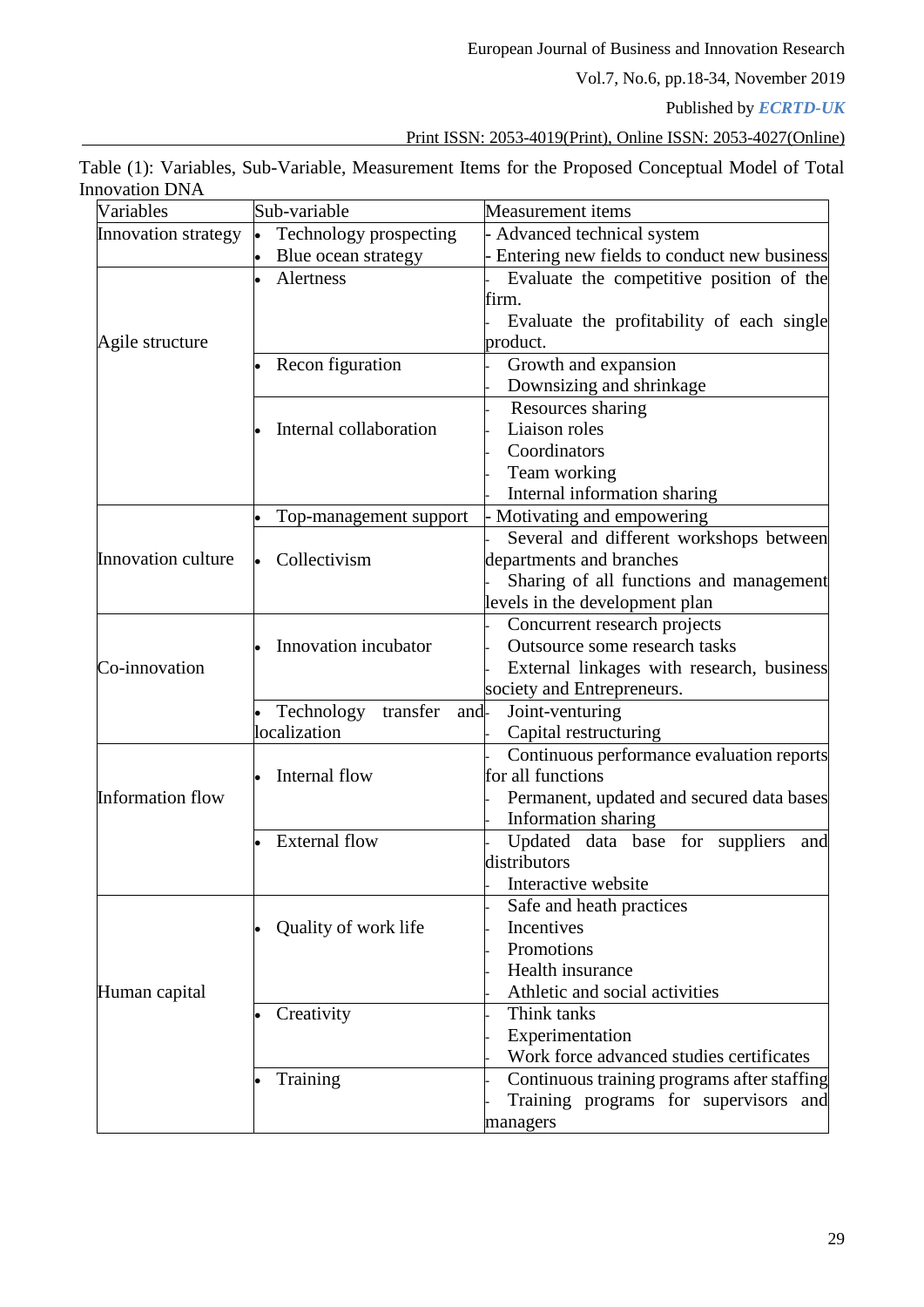European Journal of Business and Innovation Research

Vol.7, No.6, pp.18-34, November 2019

Published by *ECRTD-UK*

|--|

|             |           | Providing new single products to market    |  |  |  |
|-------------|-----------|--------------------------------------------|--|--|--|
|             |           | continuously                               |  |  |  |
|             | Products  | Continuous researching to register patents |  |  |  |
|             |           | Continuous developments on<br>current      |  |  |  |
|             |           | products                                   |  |  |  |
| Innovation  |           | Speed                                      |  |  |  |
| performance |           | Product lines width                        |  |  |  |
|             |           | Product lines depth                        |  |  |  |
|             | Processes | Flexibility                                |  |  |  |
|             |           | Responsiveness                             |  |  |  |
|             |           | Systematic developments in the product     |  |  |  |
|             |           | features.                                  |  |  |  |
|             | Marketing | Innovational promotional methods           |  |  |  |
|             |           | Continuous increasing in the network of    |  |  |  |
|             |           | distributors and middlemen                 |  |  |  |
|             |           | Different pricing and payment offers       |  |  |  |
|             |           | according to customer.                     |  |  |  |



The total innovation DNA is a unique change-oriented approach. It is a royal gate for activating the readaptation process in the organization and for achieving surviving, growing and dominating. Organizations, which readapt and reconfigure its innovation DNA, are those organizations, which dominate and have legitimacy in the whole ecosystem.

## REFERENCES

## **1.** Books

- Duggal, J., "The DNA of Strategy Execution", John Wiely & Sons., New-Jersey, (2018).
- Gale, M., & Aarons, C., "The Digital Helix: Transforming Your Organizations DNA to Thrive in the Digital Age", Greenleaf Bok Group Press, Texas, (2017).
- Honold, L., Silverman, R.," Organizational DNA: Diagnosing Your Organization for Increased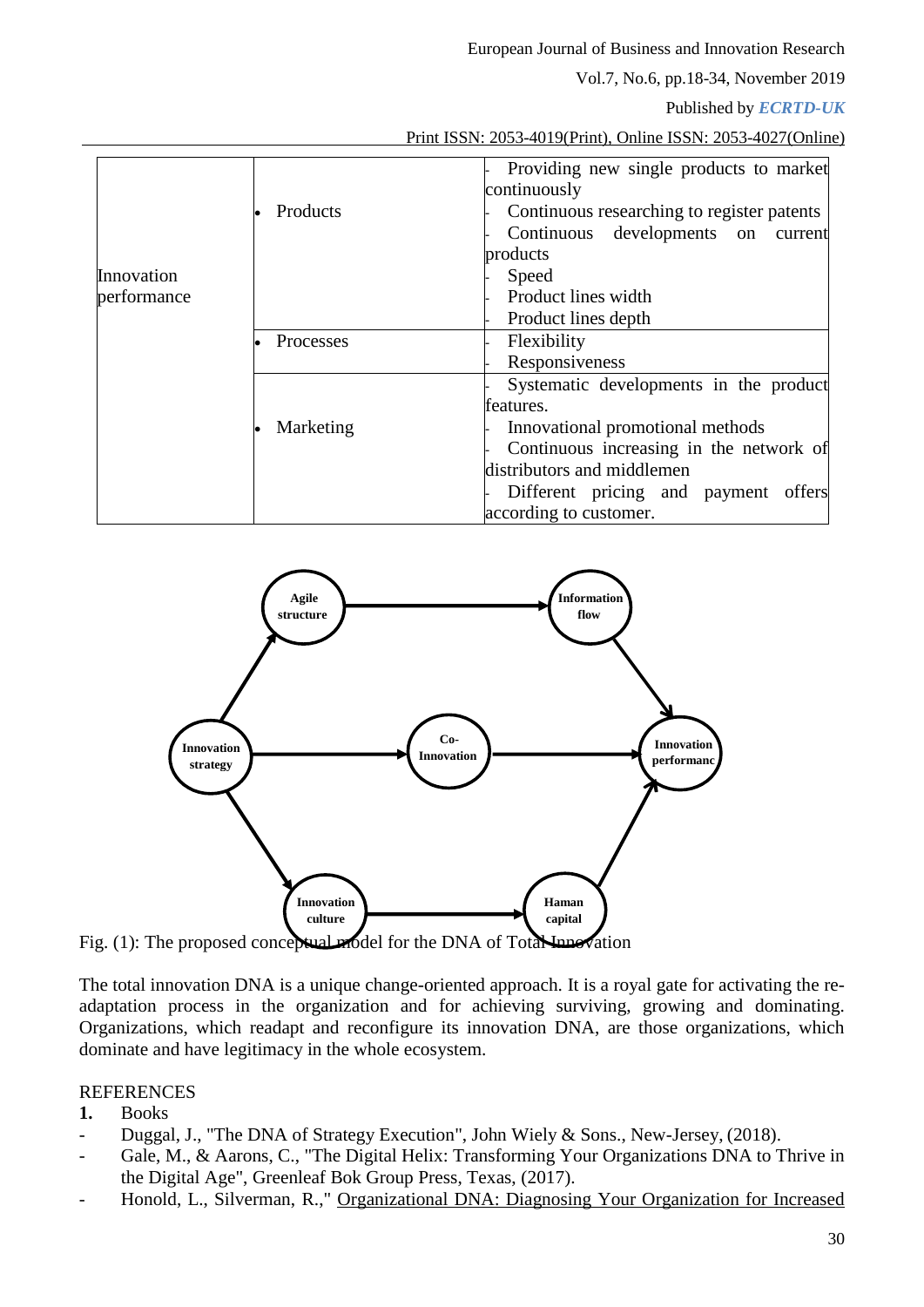Published by *ECRTD-UK*

## Print ISSN: 2053-4019(Print), Online ISSN: 2053-4027(Online)

Effectiveness", Nicholas Brealey Publishing, London, (2002).

- Moore, J., "Organizational DNA: Law of Virtue", Booksurge Publishing, South Carolina, (2006).
- Morgan, G., "Images of organization", Sage Publications: California, (1995).
- Shumpeter, J., "The Theory of Economic Development, Harvard University Press, London, 1911.
- Wellborn, R. & Kasten, V., "The Agile Enterprise: Chapter 8: The DNA of Organizational Agility ", Springer, Boston, (2010), 167-193.
- **2.** Periodicals
- Abouzeedan, A., Hender, T., "Organization Structure Theories and Open Innovation Paradigm", World Journal of Science, Technology and Sustainable Development, Vol. 9, No.1, (2010), P.P. 6-27.
- Abrunhosa, A., Esa, P., "Are TQM Principles supporting Innovation in the Portuguese Foot wear Industry", Technovation, Vol. 28, (2008), P.P. 208-221.
- Adams, R., Bessant, J. & Phelps, R., " Innovation Management Measurement: a Review.", International Journal of Management Reviews, Vol. 8, No.1, (2006), P.P. 21-47.
- Azis, Y., Osada, H., " Innovation in Management System by Six Sigma: An Empirical Study of World Class Companies", International Journal of Lean Six Sigma, Vol. 1, No. 3, (2010), P.P. 172-190.
- Becheikh, N., Landry, R. & Amara, N., "Lessons From Innovation Empirical Studies in the Manufacturing Sector: A Systematic Review of the Literature From 1993-2003", Technovation, Vol. 26, (2006), P.P. 644-664.
- Ben-Rejeb, H., Guimares, L., Boly, V. & Assielou, N., "Measuring Innovation Best Practices: Improvement of An Innovation Index Integrating Threshold and Synergy Effects", Technovation, Vol. 28, (2008).
- Bjork, P., "The DNA of Tourism Service Innovation: A Quadruple Helix Approach", Journal of Knowledge Economics, Vol. 5, (2014), P.P. 181-202.
- Borghini, S., " Organizational Creativity: Breaking Equilibrium and Order to Innovate", Journal of Knowledge Management, Vol. 9, No. 4, (2005), P.P. 19-33.
- Brennan, A. & Dooley, L., "Networked Creativity: A structured Management Frame work for Stimulating Innovation", Technovation, Vol. 25, (2005), P.P. 1388 -1399.
- Brook, J., "Ways to Embed the Strengths Approach into the DNA of the organization", Strategic Human Resources Review, Vol. 12, No. 1, (2013), P.P. 10-15.
- Clagett, A., "Theoretical Relevance of Integration and Elaboration in Theory- Building", International Review of Modern Sociology, Vol. 19, (1989), P.P. 1-13.
- Crossan, M. & Apyadin, M., "A Mult-Dimensional Framework of Organizational Innovation: A systematic Review of the Literature", Journal of Management Studies, Vol. 47, No. 6, (2010), P.P. 1151-1191.
- Daft, R., "A Dual Core Model of Organizational Innovation", Academy of Management Journal, Vol. 21, No.2, (1978), P.P. 193-210.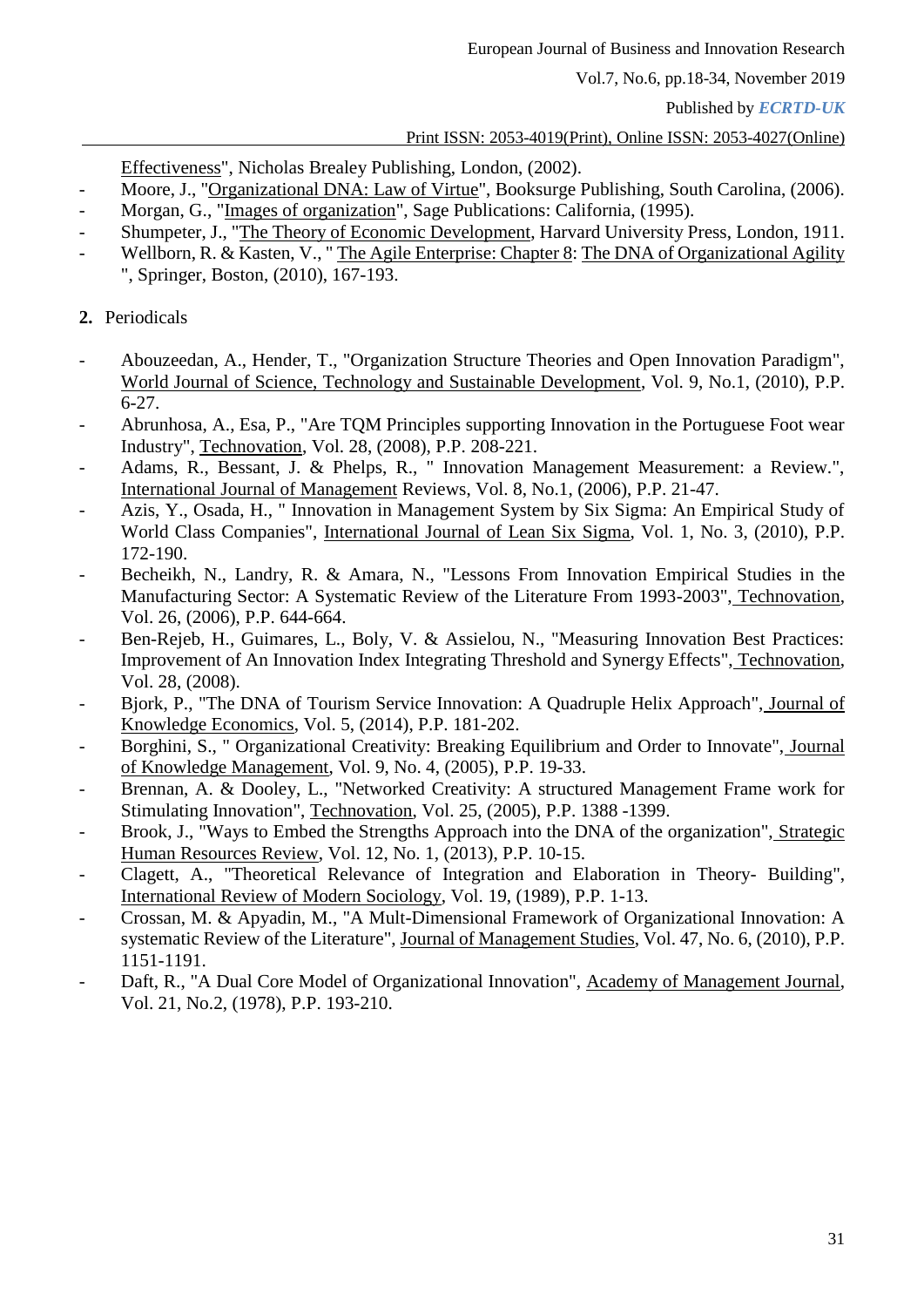Published by *ECRTD-UK*

## Print ISSN: 2053-4019(Print), Online ISSN: 2053-4027(Online)

- Dahlin, E., "The Sociology of Innovation: Organizational, Environmental and Relative Perspectives", Sociology Compass, Vol. 8, No. 6, (2014), P.P. 671-687.
- Dobni, C., "The DNA of Innovation", Journal of Business Strategy, Vol. 29, No. 2, (2008),
- P.P. 43-50.
- Etzkowitz, H., Mello, J. & Almeida, M., "Toward Meta Innovation in Brazil: The Evaluation of the Incubator and the Emergence of Triple Helix", Research Policy, Vol. 34, (2005), P.P. 411-424.
- Farris, F., "Research on Innovation Management and Technology Transfer in China", Journal of Technology Transfer, Vol. 32, (2007), P.P. 123-126.
- Govandirjan, V. & Trimble, C., "Organizational DNA for Strategic Innovation", California Management Review, Vol. 47, No. 3, (2005), P.P. 47-76.
- Gumusluoglu, L. & Ilsev, A., "Transformational Leadership, Creativity and Organizational Innovation", Journal of Business Research, Vol. 62, (2009), P.P. 461-473.
- Gunday, G., Ulusoy, G., Kilic, K. & Alpkan, L., " Effects of Innovation Types on Firm Performance", International Journal of Production Economics, Vol. 1. 133, (2011), P.P. 662-

- Gurteen, D., "Knowledge, Creativity & Innovation", Journal of Knowledge Management, Vol. 2, No.1, (1998), P.P. 5-13.
- Holladay, R., "Simple Rules: Organizational DNA", OD Proctioner, Vol. 37, No. 4, (2005) ,
- P.P. 1-10
- Jacques, R., "Critique and Theory Building: Producing Knowledge From the Kitchen", Academy of Management Review Vol. 17, No.3, (1992), P.P. 582-606.
- Kapia, P., Newham, C. & Volckman, R.," Aligning Strategy, Process & People Through Pyramid Building", System Thinker, Vol. 9, No.3, (1998).
- Khilji, S., Mroczkowski, T. & Bernstein, B., " From Invention to Innovation: Toward Developing an Integrated Innovation Model for Biotech Firms", Journal of Product Innovation Management, Vol. 23, (2006), P.P. 528-540.
- Kim, D., Kumar, V. & Kumar, U., "Relationship Between Quality Management Practices and Innovation", Journal of Operations Management, Vol. 30, (2012), P.P. 295-315.
- Lawton, T., Rajwani, T. & Reinmoller, P., " Do You Have a Survival Instinct?: Leveraging Genetic Codes to Achieve Fit in Hostile Business Environments", Business Horizons, Vol.55, (2012), P.P. 81-91.
- Lee, S., Olson, D. & Trimi, S., "The Impact of Convergence on Organizational Innovation", Organizational Dynamics, Vol. 39, No.3, (2010), P.P. 218-225.
- Lewis, M. & Grimes, A., " Meta Triangulation: Building Theory from Multiple Paradigms", Academy of Management Review, Vol. 24, No. 4, P.P. 672-690.
- Li, X., "Theoretical Values and Practical Values of Corporate DNA Research", International Journal of Business and Management, Vol. 1, No. 6, (2006), P.P. 82-85.
- Menke, M., Yu, Q. & Gu, L., " An Analysis of the Universality, Flexibility and Agility of Total Innovation Management: A Case study of Hewlett-Packard", Journal of Technology Transfer, Vol. 32, (2007), P.P. 49-62.
- Nafei, W., " The Role of Organizational DNA in Improving Organizational performance: A Study on The Industrial Companies in Egypt", International Business Research, Vol. 8, No. 1, (2015). PP. 117-131.
- Neilson, G., Pasternack, B. & Mendes, P., "The Four Bases of organizational DNA", Strategy & Business. Vol. 33, Winter (2003), P.P. 1-10.
- Ollila, S., Elmquist, M., "Managing Open Innovation: Exploring Challenges at the Interface of an Open Innovation Arena", Creativity and Innovation Management, Vol. 20, No. 4, (2011), P.P. 273-283.
- Prajogo, I. & Sohal, S., "The Integration of TQM and Technology, R& D Management in Determining Quality and Innovation Performance", Omega, Vol. 34, (2006), P.P. 296-312.

<sup>676.</sup>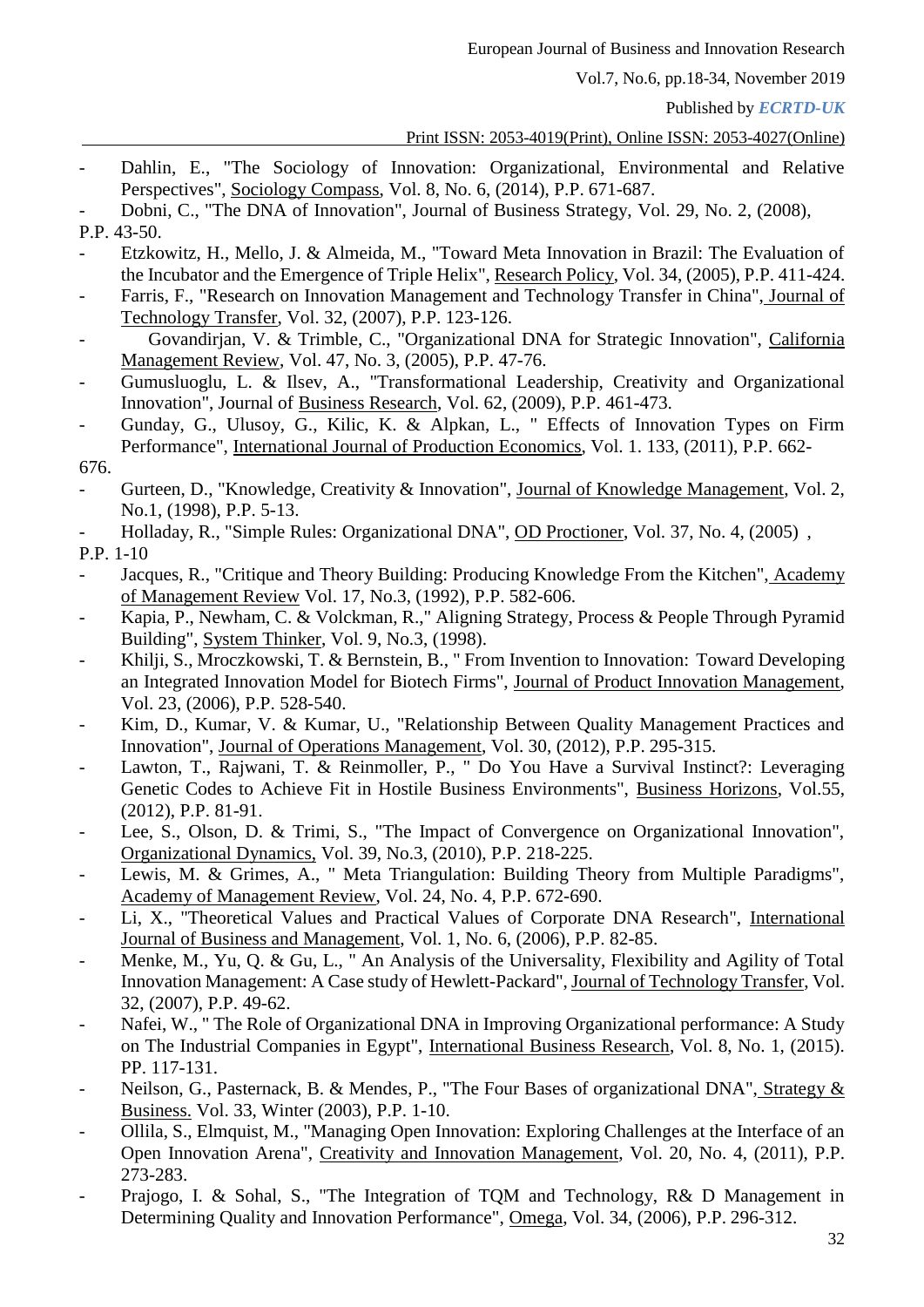Published by *ECRTD-UK*

Print ISSN: 2053-4019(Print), Online ISSN: 2053-4027(Online)

- Prajogo, I. & Sohal, S., "Transitioning From Total Quality Management to Total Innovation Management: An Australian Case", International Journal of Quality and Reliability Management, Vol. 21, No. 8, (2004), P.P. 861-875.
- Prajogo, I., Sohal, S., "TQM and Innovation: A Literature Review and Research Framework", Technovation, Vol.21, (2001), P.P. 539-558.
- Prange, C., Schlegelmlich, B., "Heading for the Next Innovation Archetype", Journal of Business Strategy, Vol. 31, No.1, (2010), P.P.
- Rashid, S., Chalab, I., "The Influence of Organizational DNA of Innovation Performance: An Empirical Study in a Sample of Iraqi Industrial Organizations", Qadesia for Management and Economic Science, vol. 9, No. 4, (2007), P.P. 9-22.
- Rothschild, L., Darr, A., " Technological Incubators and the Social Construction of Innovation Networks: An Israeil Case Study", Technovation, Vol. 25, (2005), P.P. 59-67.
- Scandura, T. & Williams, E., " Research Methodology in Management: Current Practices, Trends and Implications for Future Research", Academy of Management Journal, Vol. 43, No. 6, (2000), P.P. 1248-1264.
- Sheffert, M., "What is Your Corporate DNA", Twin Cities Business Monthly, January, (2002).
- Spear, S. & Bowen, H., "Decoding the DNA of the Toyota Production System", Harvard Business Review, September-October (1999), P.P. 95-106.
- Spena, T. & Mele, C., "Five Co-s in Innovating: A Practice Based View", Journal of Service Management; Vol. 23, No. 4, (2012), P.P. 527-553.
- Sullivan, p., Bidwell, J., "Decoding Innovations' DNA", Technology Forecast, Vol.2, (2011), P.P. 7-57.
- Tomala, F. & Senechal, O.," Innovation Management: A Synthesis of Academic and Industrial Points of View ", International Journal of Project Management, Vol. 22, (2004), P.P. 281-287.
- Tsai, C., Hrong, J., Liu, C. & Hu, D., "Work Environment and Atmosphere: The Role of Organizational Support in the Creativity Performance of Tourism and Hospitality Organization", International Journal of Hospitality Management, Vol. 46, (2015), P.P. 26- 35.
- Tucker, A., " Innovation: The New Core Competency", Strategy & Leadership, Vol. 29, No.1, (2001), P.P. 11-14.
- Udwadia, F., " Creativity and Innovation in Organizations: Two Models and Managerial Implications", Technology Forecasting and Social Change, Vol. 38, (1995), P.P. 38-65.
- Ulusoy, G., "An Assessment of Supply Chain and Innovation Management Practices in the Manufacturing Industries in Turkey", International Journal of Production Economics, Vol. 86, (2003), P.P. 251-270.
- Verschoor, C., "Can Organizational DNA Exclude Ethics?", Strategic Finance, Vol. 86, No.

3, (2004), P.P. 19-25.

- Verschoor, C., "Organizational DNA Should Contain Ethics Component ", Strategic Finance, (2005), P.P. 19-20.
- Vijande, M., Gonzalez, L., "Innovativeness and Organizational Innovation Moderating in Total Quality Oriented Firms: The Moderating Role of Market Turbulence", Technovation, Vol. 28, (2007), P.P. 349-363.
- Walker, J., "Understanding the Conceptual Development Phase of Applied Theory Building Research: A Grounded Approach", Human Resource Development Quarterly, Vol. 18, No.1, (2007), P.P. 63-81.
- Wang, C. & Tsai, C., "Managing Innovation and Creativity in Organizations: An Empirical Study of Service Industries in Taiwan", Journal of Service Business, Vol. 8, (2014), P.P. 313-335.
- Xu, Q., Chen, J., Xie, Z., Liu, J. Zheng, G. & Wang, Y., "Total Innovation Management: In the 21st Century ", Journal of Technology Transfer, Vol. 32, (2007), P.P. 9-25.